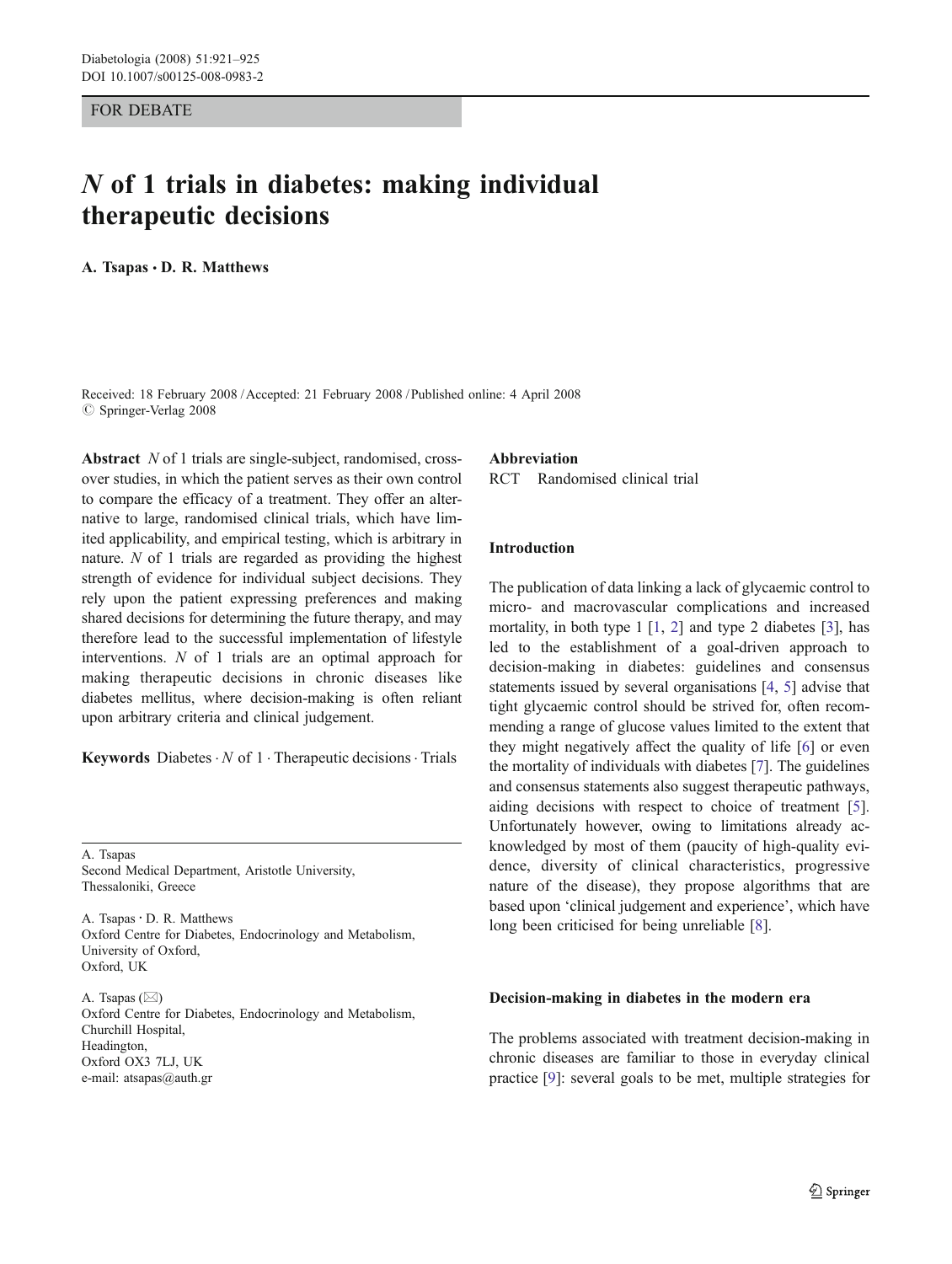<span id="page-1-0"></span>achieving them, and multiple options available for each strategy. Consequently, healthcare professionals, even when evaluating the same patient, make completely different treatment choices [[10\]](#page-4-0), influenced by multiple factors such as subjective attitudes and ideas, experience, regional prescribing habits, cost and availability of medications, and the patient's stated or perceived preferences [\[11](#page-4-0)]. These inconsistencies with respect to treatment highlight the need to shift focus and engage the patient in the decision-making process, a strategy that can prove particularly effective in diabetes, a chronic disease for which successful management necessitates sustained lifestyle interventions and aggressive multifactorial management of several risk factors [\[11,](#page-4-0) [12](#page-4-0)]. Patient involvement does not, however, imply that we should move away from evidence-based medicine. On the contrary, we should be using current evidence of efficacy to allow patients to make an informed choice between therapies, bearing in mind that an individual's response to any regimen has aspects of uncertainty.

# Evidence-based medicine and clinical practice

Evidence-based medicine is defined as 'the conscientious, explicit and judicious use of current best evidence in making decisions about the care of the individual patient' [\[13](#page-4-0)]. Unfortunately, however, 'evidence-based medicine' is often misunderstood as meaning 'randomised clinical trials (RCTs) based medicine', despite the fact that RCTs are associated with certain limitations regarding their applicability and validity [[14](#page-4-0)]. To reduce variability in the reported results, researchers may try to recruit a population that is as homogeneous as possible, by applying restrictive inclusion and exclusion criteria. This, however, results in trial participants being recruited from just a minority of the patients one sees in standard clinical care, and so the findings may not be applicable to the majority of patients. The use of a broader recruitment strategy, increasing the heterogeneity of a trial's population (and thus the applicability of the results) may lead to wider confidence intervals. Moreover, parameters are not monitored as meticulously in clinical practice as they are within the setting of a clinical trial. Finally, there is always a significant time lag between the development of a new therapeutic modality and the emergence of sufficient and robust evidence-based data.

In situations where evidence-based data are lacking, healthcare professionals often use a trial of practice, also called empirical testing. These may be specific therapeutic decisions, based on consensus or treatment guidelines, but they are, nevertheless, based on arbitrary criteria. A therapy may have an excellent evidence base for its use but there may not be any consistent evidence available for its use in preference to other therapeutic options. Thus, in case history terms, it is debatable



Fig. 1 a Decision tree for treatment of hyperglycaemia in a patient with type 2 diabetes. **b** Decision tree for treatment of hypertension. The options for therapy have an evidence base for their individual effects, but in any given patient the choice between option A, B or C is arbitrary

as to which agent should be added to metformin and sulfonylurea therapy [\[10\]](#page-4-0). Pioglitazone, NPH insulin and exenatide all have excellent evidence bases for their use. However, there are no data available that might indicate which choice a physician should make for a specific patient (Fig. 1). The New England Journal of Medicine has illustrated this by publishing the results of a worldwide opinion poll showing national biases and subjective physician preferences [\[11](#page-4-0)].

Having made a therapeutic decision, a physician is unlikely to later change this. A patient might have responded much better to exenatide than to a glitazone (or vice versa), but this will remain untested. Moreover, the therapeutic benefits will be judged solely by the same physician, using no predefined criteria. There are other issues, often beyond voluntary control (placebo effect, the patient's wish to please his doctor, patient's/doctor's attitude towards the specific therapy), that have an impact upon the outcome, possibly leading to false confidence in an initial therapeutic decision [[15\]](#page-4-0).

## N of 1 trials and quality of evidence

N of 1 trials have been proposed as an alternative to these problems [\[16](#page-4-0)]. N of 1 trials are single-subject, randomised, crossover (double-blinded where possible) studies in which the patient serves as their own control to compare the efficacy of a treatment vs placebo or two treatments. Unlike crossover studies, N of 1 trials attempt to establish effects in an individual. They contain the same safeguards as RCTs randomisation, definition and quantification of outcomes, and patient and physician blinding to treatment assignment and are considered to offer robust evidence for making individual treatment decisions. In fact, as regards individual therapeutic decisions, the evidence offered by  $N$  of 1 trials is considered to be of the highest strength, because its applicability and validity for the specific patient is higher than that of any RCT [\[14\]](#page-4-0). However, not every patient is eligible to participate in an  $N$  of 1 trial, and there are strict criteria that apply to their design (see text box: Eligibility for an  $N$  of 1 trial) [[17](#page-4-0)].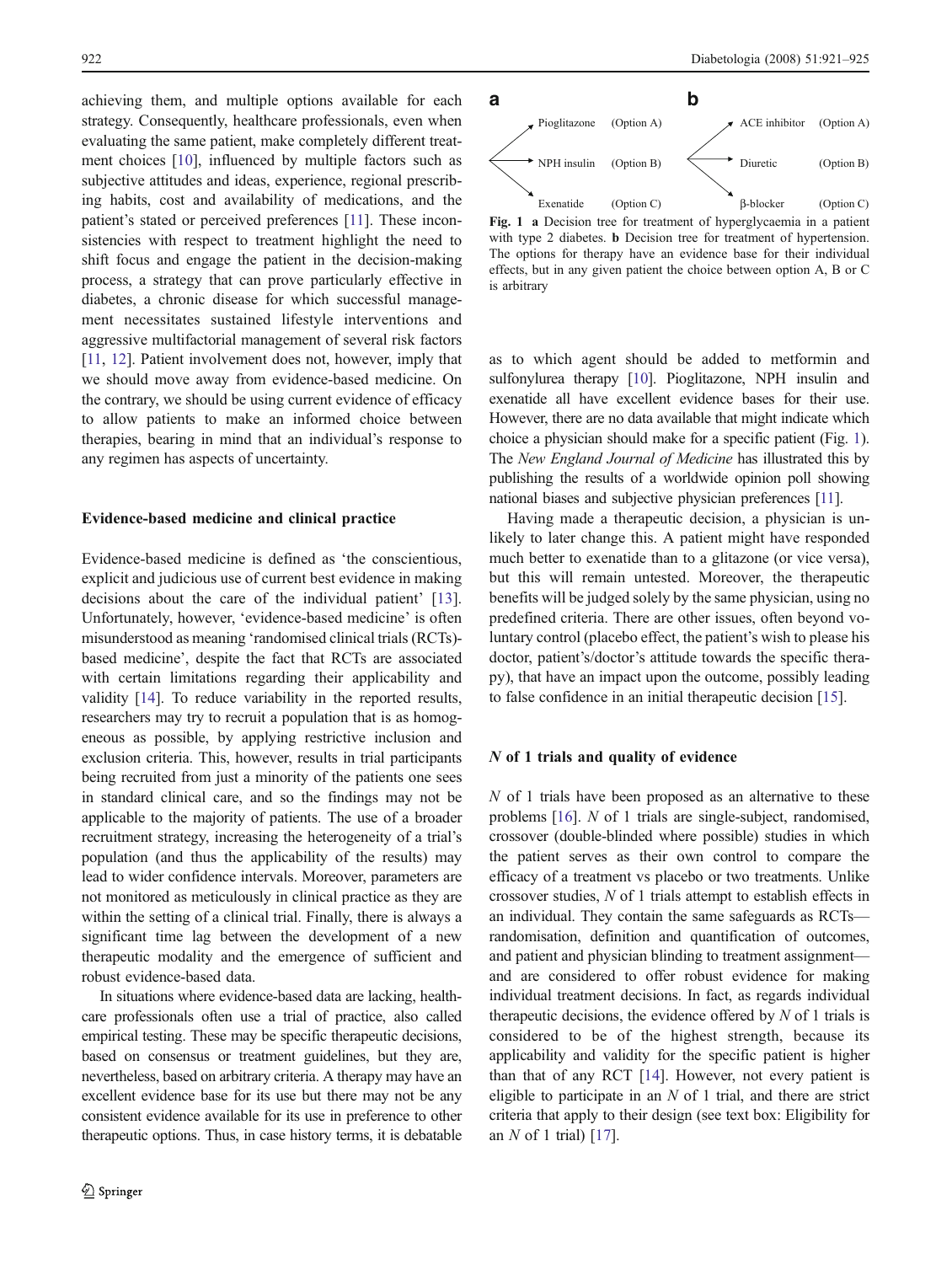

N of 1 trials are indicated in chronic diseases with a prolonged course. This is because it is not possible to test different therapeutic options over the time scale of an acute disease. Moreover, the interventions must have an effect that is readily observable, measurable and quantifiable over a limited time period. There should be a termination of effect, to avoid potential carry-over, which could interfere with the interpretation of data acquired from the sequential application of the interventions.

The use of  $N$  of 1 trials has been suggested under various circumstances. They are an excellent option for the assessment of efficacy on an individual basis: they allow determination of magnitude of treatment effect, and therefore, titration of intervention or discontinuation of an ineffective treatment, and represent a cheap alternative to the wide application of pharmacogenomics. Under specific circumstances, they can also be used in the investigation of newly introduced therapies, to determine therapeutic range, side effects or target population. Perhaps even more important than measurable effects is the fact that the patients themselves can express an opinion as to which therapy they prefer, and the decision of long-term treatment can be made based solely on this. However, it is more likely that each arm of the trial will have a more complex outcome. A patient may prefer treatment A, but treatment B may have a marginally better therapeutic effect, and treatment C may be cheaper than either A or B. The physician can then enter a constructive dialogue about future options, based on evidence and the patient's preference.

The methodology used in  $N$  of 1 trials resembles that of crossover studies, except that it is implemented in single subjects. The patient sequentially undergoes each of the interventions to be examined (Fig. 2a). The acquisition of sufficient data together with the participant's safety and convenience are taken into consideration when determining the number and frequency of the treatment periods. To increase the consistency and the statistical power of the findings one could apply more periods of each regimen (Fig. 2b). The sequential application of different interventions may affect the findings as a result of possible



Fig. 2 Simple randomisation schedule. A, B and C represent therapeutic regimens, as in Fig. [1](#page-1-0). a N of 1 trial with one treatment period for each agent. The length of  $t$  should be sufficiently long to allow assessment of effect.  $\mathbf{b}$  N of 1 trial with two randomised treatment periods for each agent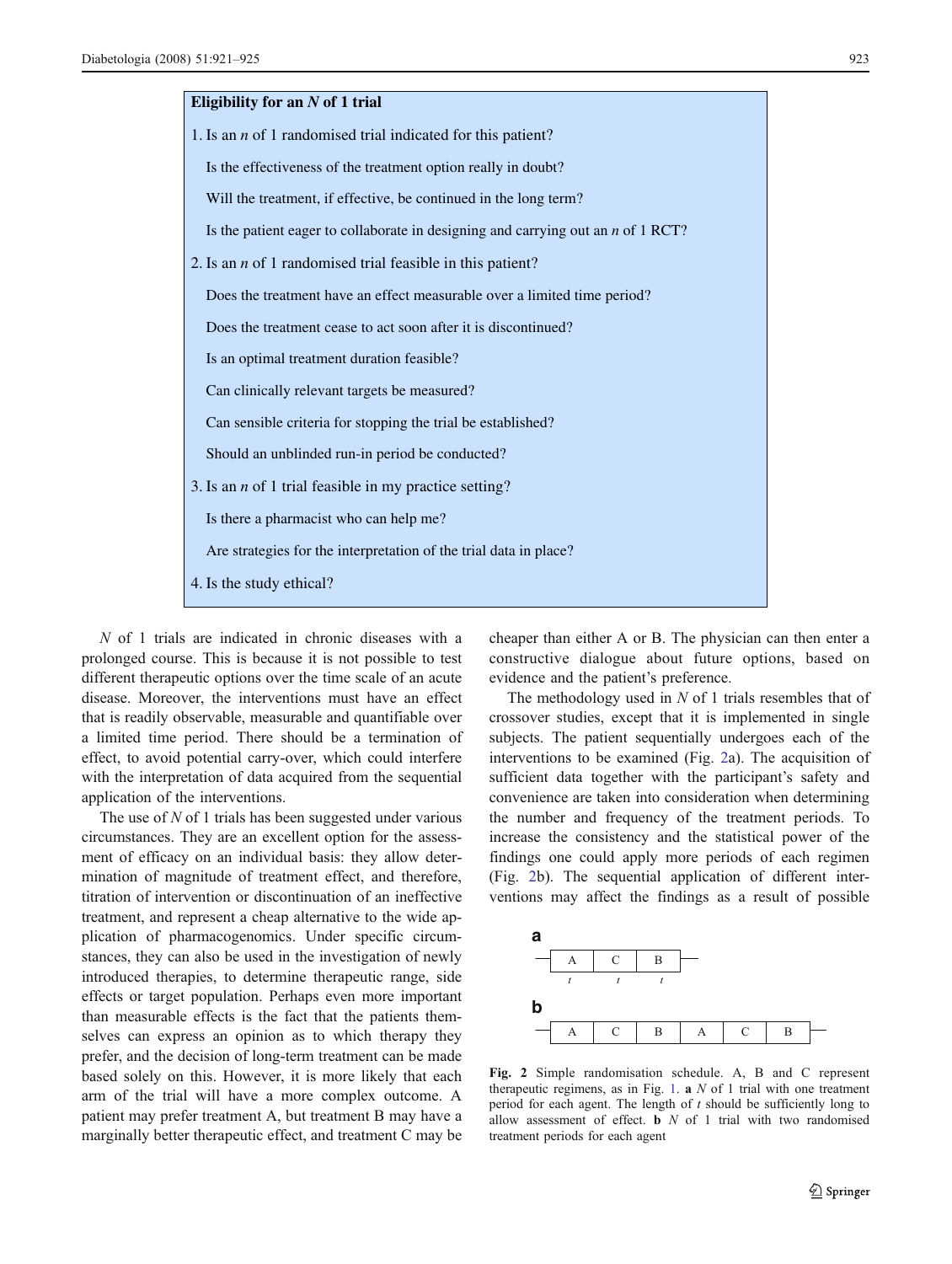carry-over effects. This can be avoided by applying randomisation in longer blocks and by analysing data collected during the end of each period. Randomisation of intervention order is used to minimise systematic bias. To further reduce the observer-induced bias, the observer and the patient may be blinded to the intervention. However, it is not essential to the design of  $N$  of 1 trials, as long as key variables and outcomes are recognised and predefined [\[18](#page-4-0)].

The main characteristic that differentiates  $N$  of 1 trials from other trials, and may raise doubts about their clinical relevance and their scientific value, is their application to a single patient. The crucial point is that the results are not generalisable, but, rather, establishes the best therapy for an individual. Such a therapy will then be continued. This is in marked contrast to RCTs, which are designed to determine the efficacy of an agent in general, but may not be applicable to any single individual. Indeed, parametric statistical analysis recognises there is a large difference in therapeutic effect within a population, and RCTs tend to be large so that standard errors of a mean response are minimised. N of 1 trials do not differ from other crossover studies in other respects. Outcome measures must be predefined, and the use of visual scales and symptom rating scales should be encouraged, to ensure that sufficient data from the patient regarding preferences is obtained. However, the use of statistical methods different from those used in the analysis of a classical crossover study may be warranted, to capture qualitative differences in predefined outcomes.

Can any valid conclusions be drawn by combining data from several similar  $N$  of 1 trials, and if so, what is the appropriate methodology? Several methods for combining findings have been proposed, including the use of random effects models or hierarchical Bayesian models, based on a normal or binomial likelihood distribution. These methods are used to increase statistical power and offset any assumption of normality in the distribution of findings. They also overcome the inherent disadvantage of non-parametric statistics, which do not take magnitude into account when trying to rule-out chance. In this sense, the methodology used to analyse findings from a series of  $N$  of 1 trials is similar to that used in meta-analyses.

#### Ethical aspects

Regarding the ethical aspects of  $N$  of 1 trials, the requirements are similar to those of other trials: confidentiality, free and informed consent to participate, and withdrawal rights without any consequences on rights for care. However, since the objective of  $N$  of 1 trials is to use the accumulated data and experience to formulate a treatment plan for a particular patient, the trial probably does not require formal ethical approval [[19,](#page-4-0) [20\]](#page-4-0). The trial in this case can be regarded as an audit of 1: an audit examines clinical practice, and the

audit loop is completed when the results are utilised to change such practice for the future.

In summary, N of 1 trials offer high-validity research in single subjects. They are easy and cheap to perform, and answer important questions for the specific patient. Indeed, for many patients the result of the trial will have ramifications for several years of future therapy, and this approach is regarded as providing the highest-grade evidence for making single-subject decisions.

# N of 1 trials and patient involvement

N of 1 trials increase the patient's awareness and willingness to participate in the management of their disease [[15,](#page-4-0) [21](#page-4-0)]. When assuming more responsibility for their healthcare, patients become more compliant and adhere better to their treatment regimen, they gain more knowledge and understanding of their disease and their treatment regimen and its relationship with their lifestyle, and they have an improved relationship with their healthcare professional. These facts may lead to better health-related outcomes [[22\]](#page-4-0), including increased patient satisfaction with care [\[23\]](#page-4-0), shorter recovery periods [\[24](#page-4-0)] and improved general health [\[25](#page-4-0)]. Thus, careful assessment of the patient's preferred therapeutic regimen and a discussion of the objective outcomes is mandatory in  $N$  of 1 trials. This discussion should be carefully undertaken and perhaps even formalised. The issues may be finely balanced between preference and outcome. An informed decision then needs to be made.

#### N of 1 trials in diabetes

Although the use of  $N$  of 1 trials in chronic disease research is rigorously advocated and there are robust data supporting their use, only one study on diabetes has been published to date, and this concerned the use of amitriptyline for the treatment of diabetic neuropathy [\[26](#page-4-0)]. Does this mean that N of 1 trials are not indicated in diabetes?

Diabetes, both type 1 and type 2, fulfils many of the criteria required for a patient/disease to be eligible for study within an N of 1 trial framework: it is a chronic disease and the effect of treatment (glycaemic control) is obvious soon after initiation and soon after discontinuation of therapy for most types of intervention. Most drugs do not have an extended carry-over effect on glucose (at least not so long as to bring into question the results of an  $N$  of 1 trial). Moreover, the efficacy of interventions can be monitored thoroughly if multiple glucose readings are obtained, either with multiplepoints profiles with self-monitoring of blood glucose or with continuous glucose monitoring. Tailoring of treatment is a necessity for effective titration of diabetes therapy and